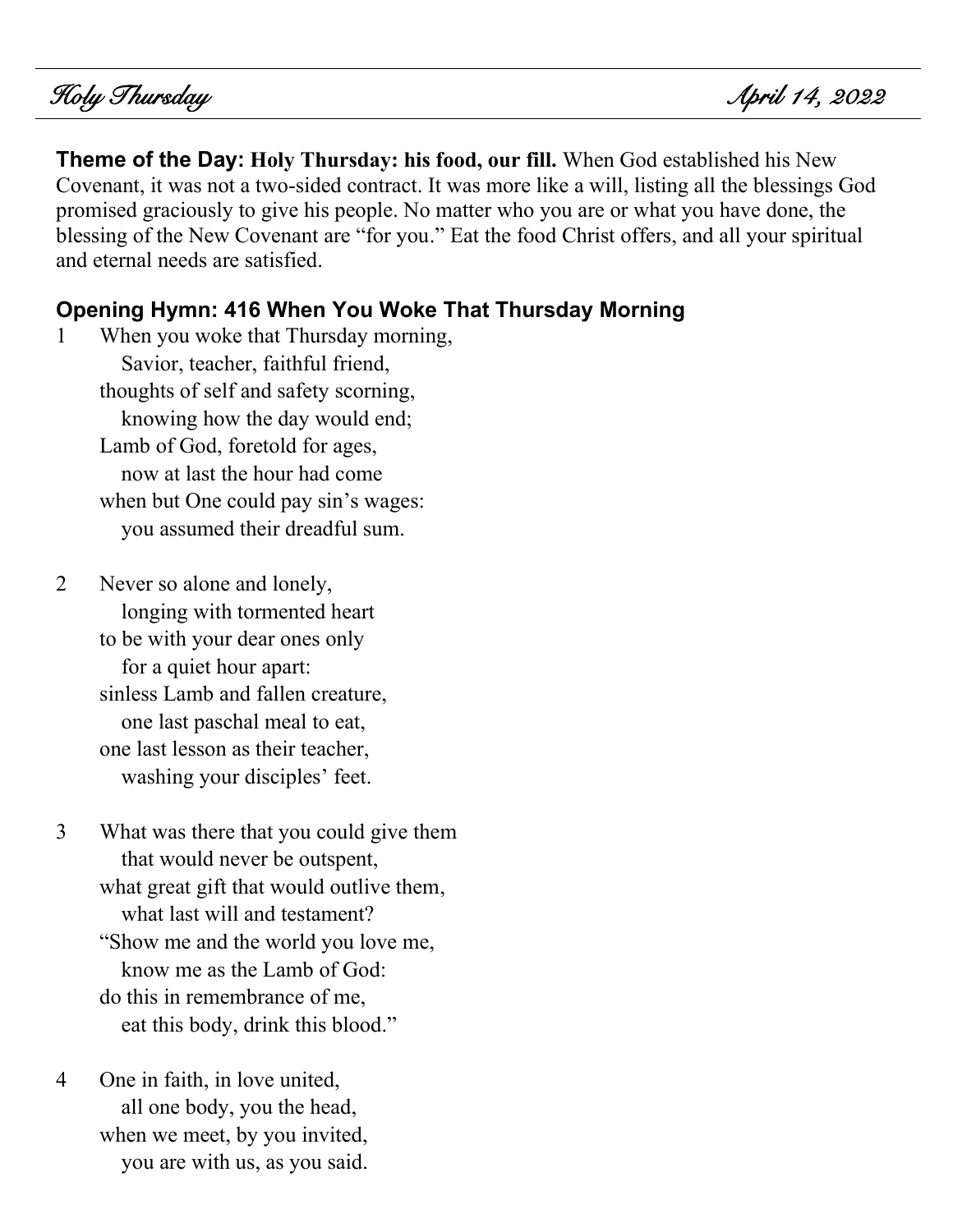One with you and one another in a unity sublime, see in us your sister, brother, one in ev'ry place and time.

5 One day all the Church will capture that bright vision glorious, and your saints will know the rapture that your heart desired for us, when the longed-for peace and union of the greatest and the least meet in joyous, blest communion in your never-ending feast.

Text: Jaroslav J. Vajda, 1919–2008

Text: © 1991 Concordia Publishing House. Used by permission: OneLicense no. 703297

P: In this Lenten season we have heard again how our Lord walked the path of suffering which led him to the cross for our salvation. We have also heard our Lord's call to intensify our struggle against sin, death, and the devil—all that keeps us from loving God and one another. This is the struggle to which we were committed at Baptism; God's forgiveness and the power of his Spirit to amend our lives continue with us because of his love for us in Jesus our Savior.

Within the family of the Church, God never wearies of giving peace and new life. In the absolution, we receive forgiveness as from God himself. This absolution we should not doubt but firmly believe that our sins are thus forgiven before God in heaven, for it comes to us in the name and by the command of our Lord.

We who receive God's love in Jesus Christ are called to love one another, to be servants to each other, as Jesus became our servant.

In Holy Communion the members of Christ's body participate most intimately in his love. Remembering our Lord's Last Supper with his disciples, we eat the bread and drink the cup of this meal. Together we receive the Lord's gift of his body and blood for forgiveness and participate in that new covenant that makes us one with him and one another. The Lord's Supper is the promise of the great banquet we will share with all the faithful when our Lord returns, the joyous culmination of our reconciliation with God and each other.

## **Confession and Absolution**

P: Because we are all sons and daughters of the Lord, we are called by him to repent of our sins. Let us go before our God and ask for his forgiveness. (Acts 17:29-30)

Verse 1 *(Special Music*) Lord, we confess our numerous faults, How great our guilt has been, How vain and foolish all our thoughts, How deeply stained with sin.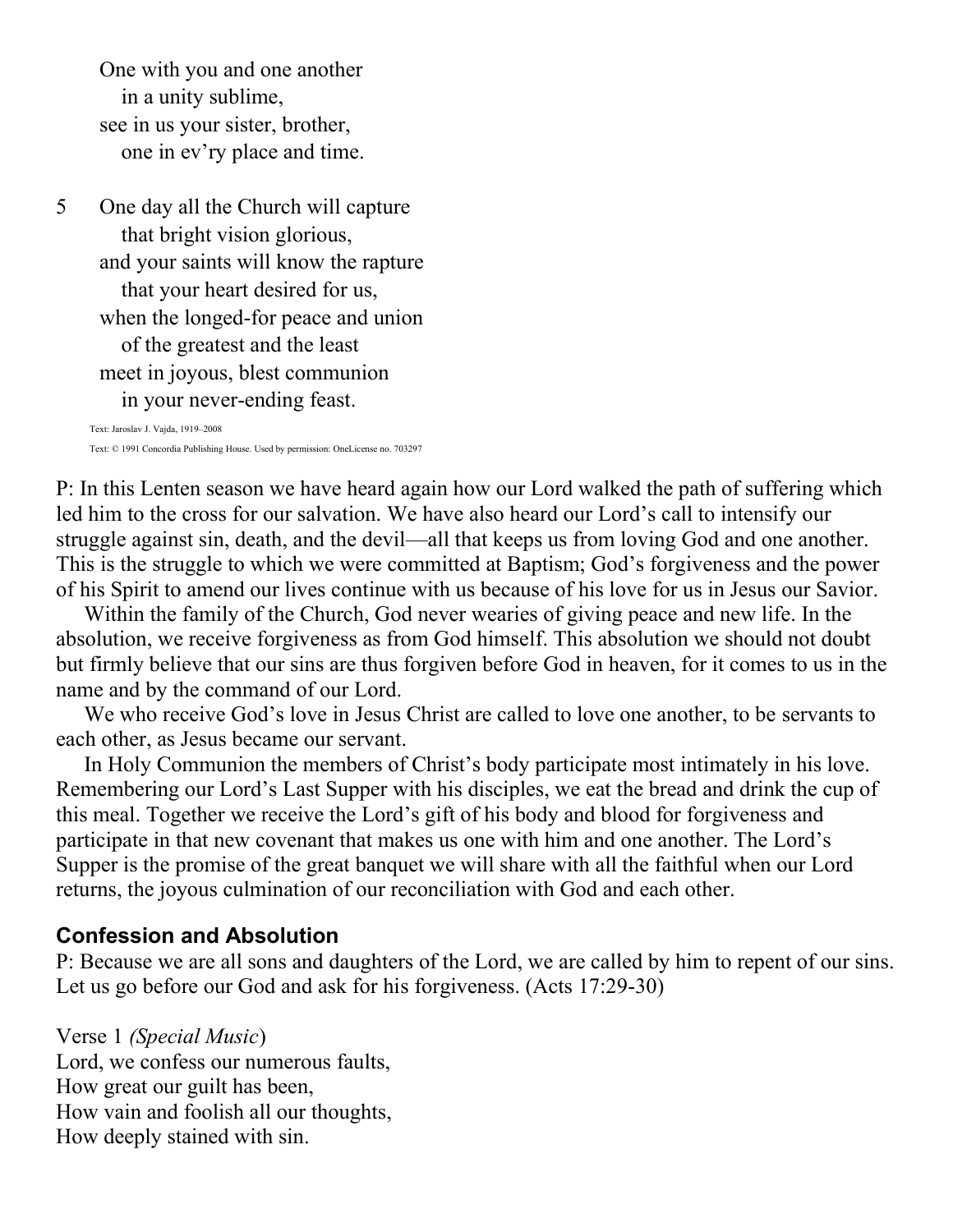M: The Apostle John declares, "If we confess our sins, God is faithful and just and will forgive our sins and purify us from all unrighteousness." Together, we confess our sins. *(1 John 1:9)*

**C: Have mercy on me, O God, according to your unfailing love. Wash away all my iniquity and cleanse me from my sin. For I know my transgressions, and my sin is always before me. Against you only have I sinned and done what is evil in your sight. Cleanse me and I will be clean. Wash me and I will be whiter than snow. Hide your face from my sins and blot out all my iniquity. Create in me a pure heart, O God, and renew a steadfast spirit within me.** *(Psalm 51)*

#### SILENT CONFESSION

Verse 2 *(Special Music)* It's not by works of righteousness Which our own hands have done, But we are saved by God's free grace Abounding through his Son.

P: Having confessed your sins, hear the good news of our salvation, "the blood of Jesus, his Son, purifies us from all sin. Dear children, your sins have been forgiven on account of his name. God has given us eternal life, and this life is in his Son." (1 John 1:7, 2:12, 5:11)

Verse 3-4 *(congregation joins)* **It's from the mercy of our God That all our hopes begin; It's by the water and the blood Our souls are washed from sin***.*

**Raised from the dead we live anew; And, justified by grace, We shall appear in glory, too, And see our Father's face.**

## **Prayer of the Day**

P: Let us pray.

Lord Jesus Christ, in the Sacrament of Holy Communion you give us your true body and blood as a remembrance of your suffering and death on the cross. Grant us so firmly to believe your words and promise that we may always partake of this Sacrament to our eternal good, for you live and reign with the Father and the Holy Spirit, one God, now and forever. **C: Amen.**

## **First Lesson: Jeremiah 31:31-34**

 $31$ Yes, the days are coming, declares the LORD, when I will make a new covenant with the house of Israel and with the house of Judah.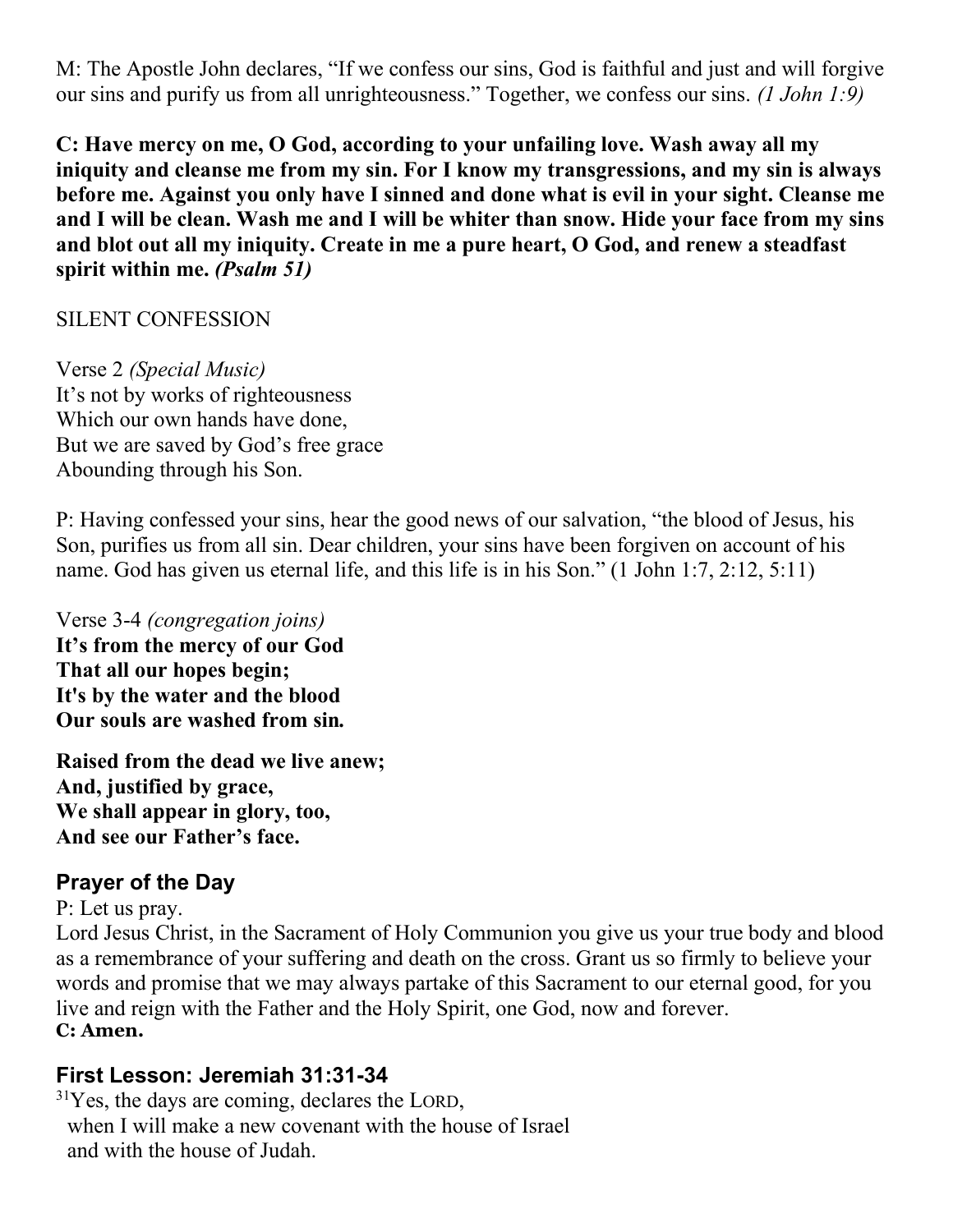$32$ It will not be like the covenant I made with their fathers, when I took them by the hand and led them out of the land of Egypt. They broke that covenant of mine, although I was a husband to them, declares the LORD.  $33$ But this is the covenant I will make with the house of Israel after those days, declares the LORD. I will put my law in their minds, and I will write it on their hearts. I will be their God, and they will be my people. <sup>34</sup>No longer will each one teach his neighbor, or each one teach his brother, saying, "Know the LORD," because they will all know me, from the least of them to the greatest, declares the LORD, for I will forgive their guilt, and I will remember their sins no more.

#### **Psalm of the Day: Psalm 116** *Refrain*

I will lift up the cup of salvation and call on the name of the LORD.

I love the LORD, for he / heard my voice; he heard my cry for / mercy.

Because he turned his / ear to me, I will call on him as long / as I live.

For you, LORD, have delivered / me from death, my eyes from tears, my feet from / stumbling,

that I may walk be- / fore the LORD in the land of the / living.

## *Refrain*

I will lift up the cup of salvation and call on the name of the LORD.

What shall I return / to the LORD for all his good- / ness to me?

I will lift up the cup of sal- / vation and call on the name / of the LORD.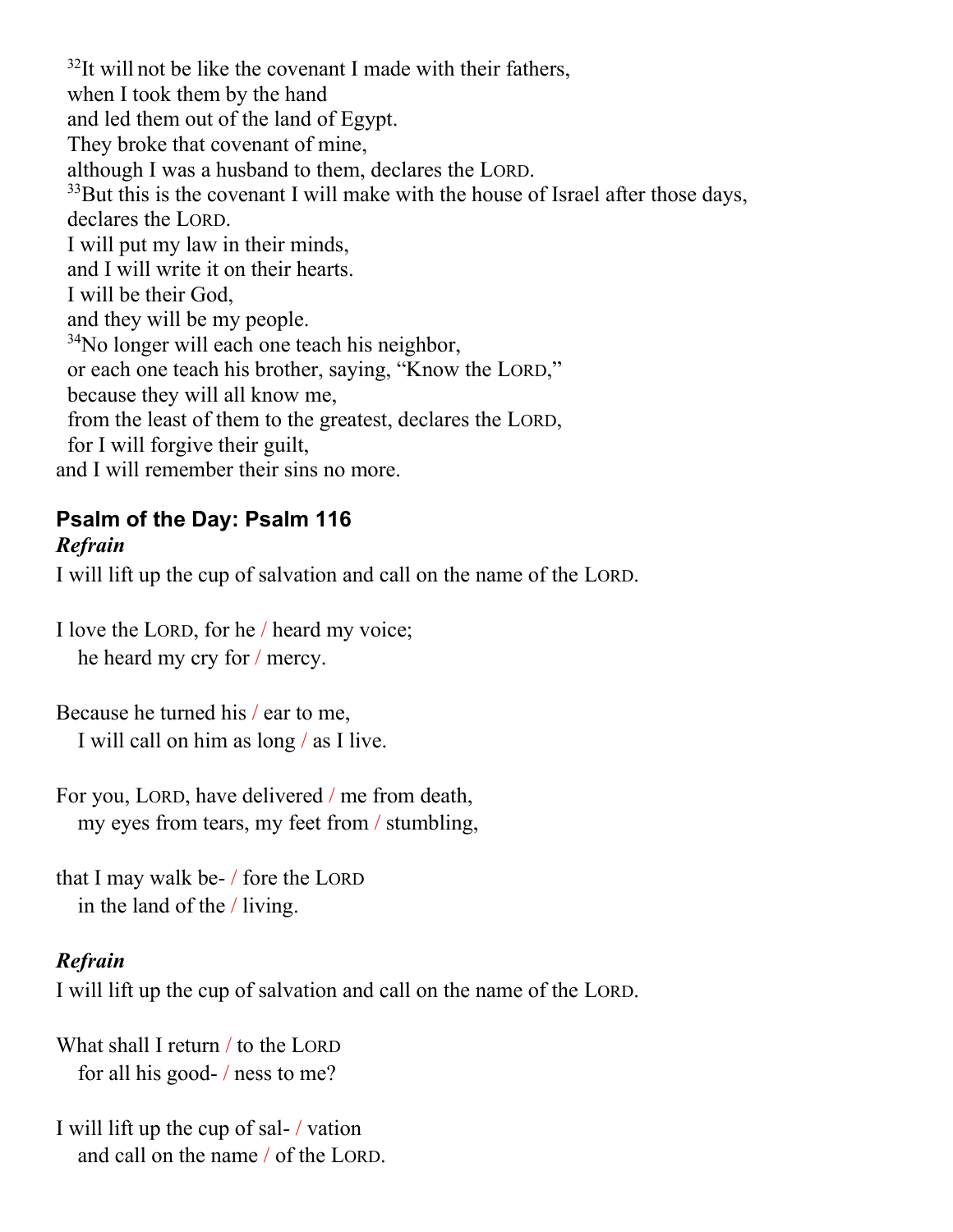**Glory be to the Father and** / **to the Son and to the Holy** / **Spirit, as it was in the be-** / **ginning, is now, and will be forever.** / **Amen.**

#### *Refrain*

I will lift up the cup of salvation and call on the name of the LORD.

Text: Public domain

#### **Second Lesson: Hebrews 10:15-25**

<sup>15</sup>The Holy Spirit also testifies in Scripture to us, for first he said:

<sup>16</sup>This is the covenant I will make with them

after those days, says the Lord.

I will put my laws on their hearts

and I will write them on their mind.

<sup>17</sup>Then he adds:

And I will not remember their sins and their lawlessness any longer.

 $18$ Now where these sins are forgiven, there is no longer any sacrifice for sin.

<sup>19</sup>Brothers, we have confidence to enter the Most Holy Place through the blood of Jesus. <sup>20</sup>It is a new and living way he opened for us through the curtain, that is, his flesh. <sup>21</sup>We also have a great priest over the house of God. <sup>22</sup>So let us approach with a sincere heart, in the full confidence of faith, because our hearts have been sprinkled to take away a bad conscience, and our bodies have been washed with pure water. <sup>23</sup>Let us hold on firmly to the confession of our hope without wavering, since he who promised is faithful.

<sup>24</sup>Let us also consider carefully how to spur each other on to love and good works. <sup>25</sup>Let us not neglect meeting together, as some have the habit of doing. Rather, let us encourage each other, and all the more as you see the Day approaching.

## **Verse of the Day: 1 Corinthians 11:26**

**C: Glory, praise, and honor to you, Lord Jesus Christ.**

P: Whenever you eat this bread and drink this cup, you proclaim the Lord's death until he comes.

**C: Glory, praise, and honor to you, Lord Jesus Christ.**

## **Gospel: Luke 22:7-20**

<sup>7</sup>The day of Unleavened Bread arrived, when it was necessary to sacrifice the Passover lamb. <sup>8</sup> Jesus sent Peter and John, saying, "Go prepare the Passover for us, so that we may eat it."

<sup>9</sup>They said to him, "Where do you want us to prepare it?"

<sup>10</sup>He told them, "Just as you enter the city, a man carrying a jar of water will meet you. Follow him into the house that he enters. <sup>11</sup>Tell the owner of the house, 'The Teacher says to you, "Where is the guest room, where I may eat the Passover with my disciples?"<sup>12</sup>He will show you a large, furnished upper room. Make preparations there." <sup>13</sup>They went and found things just as he had told them, and they prepared the Passover.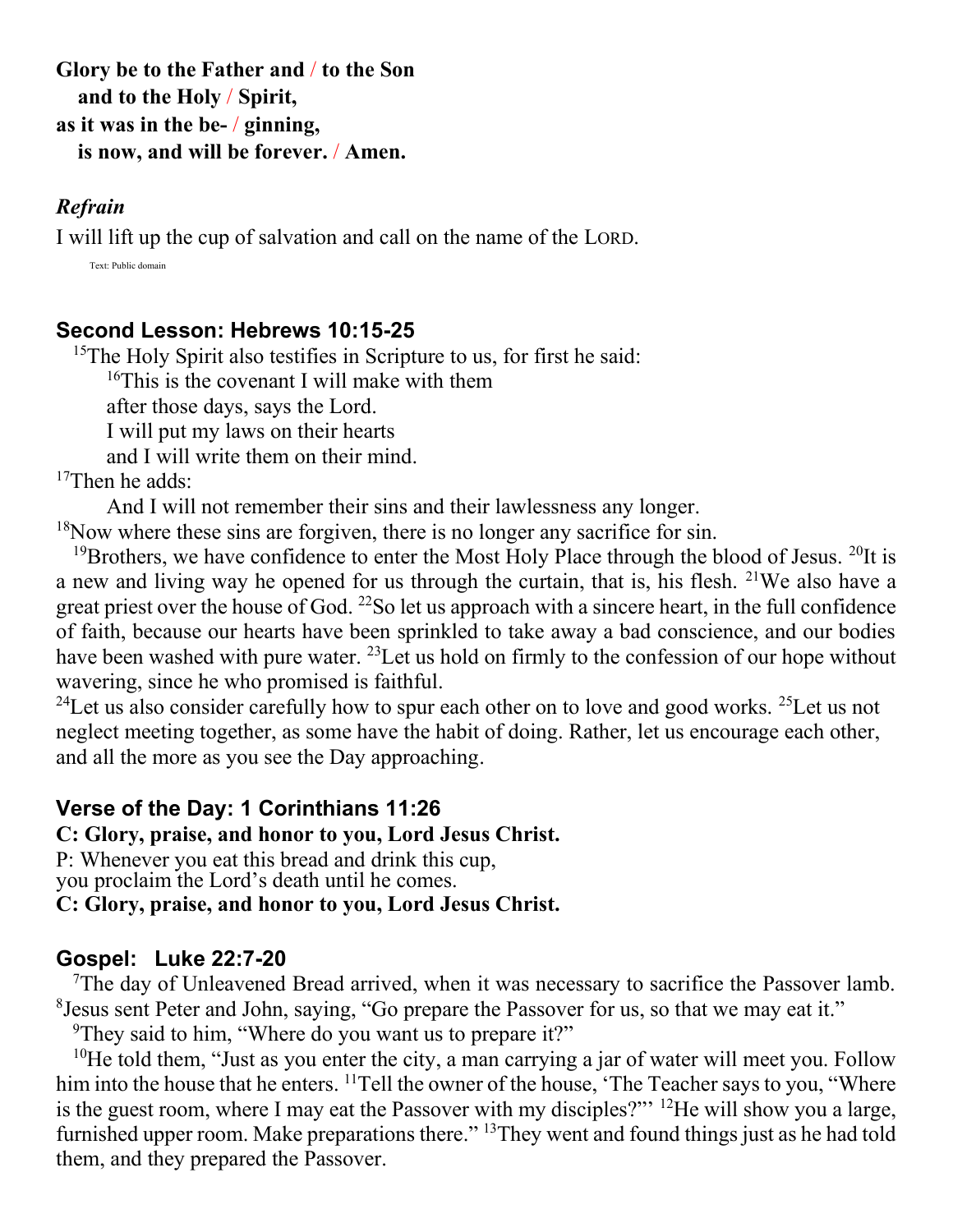<sup>14</sup>When the hour had come, Jesus reclined at the table with the twelve apostles. <sup>15</sup>He said to them, "I have eagerly desired to eat this Passover with you before I suffer,  $^{16}$  for I tell you, I will not eat it again until it is fulfilled in the kingdom of God."

<sup>17</sup>He took a cup, gave thanks, and said, "Take this and divide it among yourselves,  $^{18}$  for I tell you, from now on I will not drink of the fruit of the vine until the kingdom of God comes." <sup>19</sup>He took bread, and when he had given thanks, he broke it and gave it to them, saying, "This is my body, which is given for you. Do this in remembrance of me."  $^{20}$ In the same way, he took the cup after the supper, saying, "This cup is the new testament in my blood, which is being poured out for you.

## **Hymn of the Day: 417 It Was a Dark and Dismal Night**

It was a dark and dismal night when pow'rs of earth and hell arose against the Son, our God's delight, and friends betrayed him to his foes.

Before the mournful scene began, he took the bread and blessed and broke. What love through all his actions ran! What wondrous words of grace he spoke!

"This is my body, slain for sin; receive and eat the living food." Then took the cup and blessed the wine: "This is my all-atoning blood."

"Do this," he said, "till time shall end, in mem'ry of your dying friend; meet at my table and record the love of your departed Lord."

Jesus, your feast we celebrate; we show your death; we sing your name till you return and we shall eat the marriage supper of the Lamb.

## **Sermon**

## **Offering**

You can give your offerings from your smartphone with the new **Vanco Mobile** app, which can be downloaded for free at Google Play or the App Store. You can also give at [holytrinitylutheranwyoming.com](http://holytrinitylutheranwyoming.com/) by clicking the Offerings link at the top of the page. If you have any questions about any of these options, please contact Dave Vogel at [financialsecretary@holytrinity-wels.net](mailto:financialsecretary@holytrinity-wels.net) or 616-808-6320.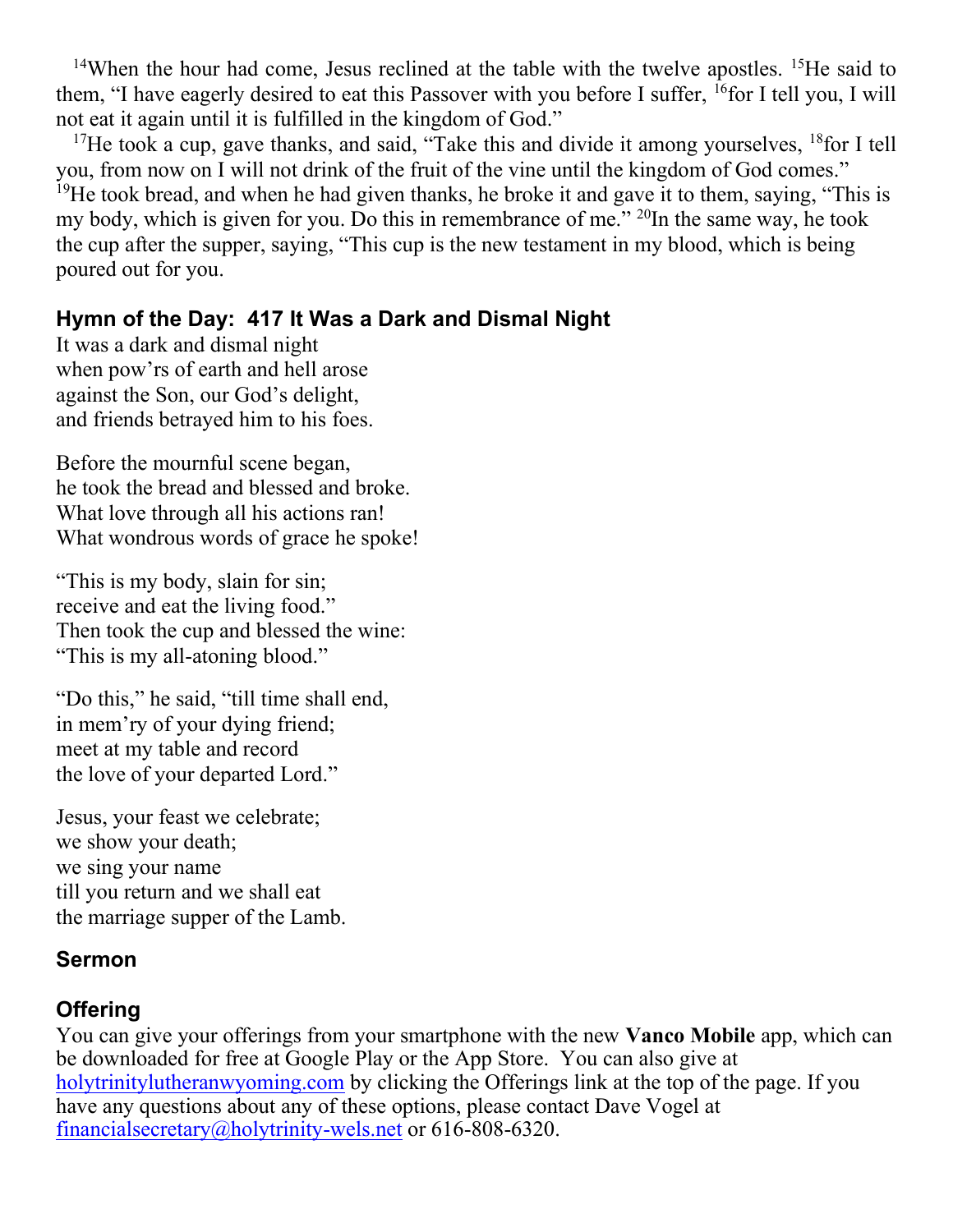

#### **THE GREAT LITANY**

*Prayer of Approach to God* P: O God the Father, Creator of heaven and earth, **C: Have mercy on us.** P: O God the Son, Redeemer of the world, **C: Have mercy on us.** P: O God the Holy Spirit, advocate and guide, **C: Have mercy on us.** P: Holy, blessed, and glorious Trinity, three persons in one God, **C: Have mercy on us.**

#### *Prayer for Deliverance*

P: Remember not, Lord Christ, our offenses nor the offenses of our forebears. Spare us, good Lord; spare your people, whom you have redeemed with your precious blood.

#### **C: Spare us, good Lord.**

P: From all spiritual blindness; from pride, vainglory, and hypocrisy; from envy, hatred, and malice; and from all lack of charity,

#### **C: Good Lord, deliver us.**

P: From all deadly sin and from the deceits of the world, the flesh, and the devil,

#### **C: Good Lord, deliver us.**

P: From all false doctrine, heresy, and schism; from hardness of heart and contempt for your Word and your will,

#### **C: Good Lord, deliver us.**

P: From earthquake and tempest; from drought, fire, and flood; from civil strife and violence; from war and murder; and from dying suddenly and unprepared,

#### **C: Good Lord, deliver us.**

#### *Prayer Recalling Christ's Saving Work*

P: By the mystery of your holy incarnation; by your baptism, fasting, and temptation; and by your proclamation of the kingdom,

#### **C: Good Lord, deliver us.**

P: By your bloody sweat and bitter grief, by your cross and suffering, and by your precious death and burial,

#### **C: Good Lord, deliver us.**

P: By your mighty resurrection, by your glorious ascension, and by the coming of the Holy Spirit,

#### **C: Good Lord, deliver us.**

P: In our times of trouble, in our times of prosperity, in the hour of death, and on the day of judgment,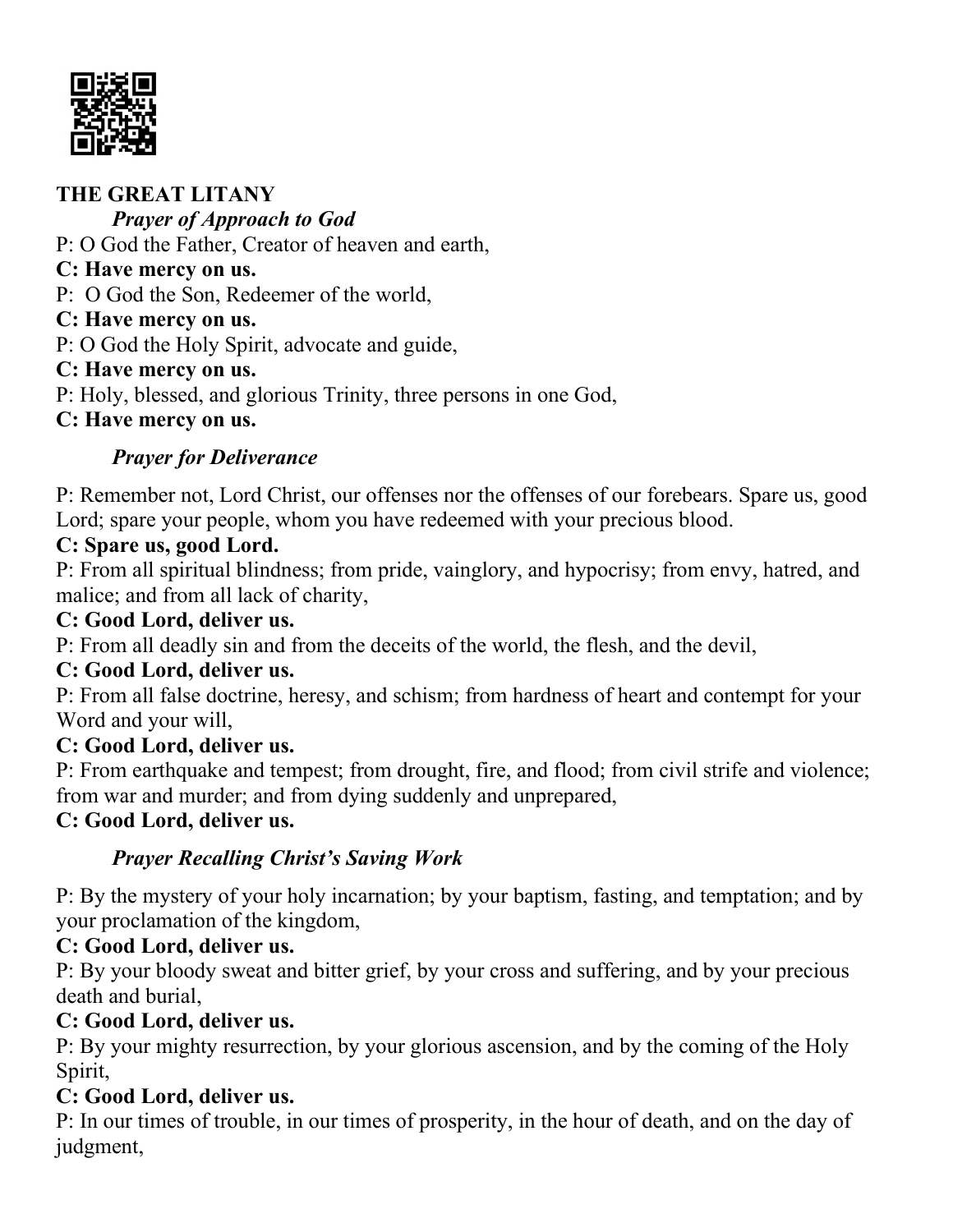# **C: Good Lord, deliver us.**

P: Receive our prayers, O Lord our God.

## **C: Hear us, good Lord.**

## *Prayer for the Church*

P: Govern and direct your holy Church, fill it with love and truth, and grant it that unity which is according to your will.

### **C: Hear us, good Lord.**

P: Enlighten all ministers with true knowledge and understanding of your Word, that by their preaching and living they may declare it clearly and show its truth.

#### **C: Hear us, good Lord.**

P: Encourage and prosper your servants who spread the gospel in all the world, and send out laborers into the harvest.

#### **C: Hear us, good Lord.**

P: Bless and keep your people, that all may find and follow their true vocation and ministry.

## **C: Hear us, good Lord.**

P: Give us hearts to love and revere you, that we may diligently live according to your commandments.

#### **C: Hear us, good Lord.**

P: To all your people, give grace to hear and receive your Word and to bring forth the fruits of the Spirit.

#### **C: Hear us, good Lord.**

P: Strengthen those who stand firm in the faith, encourage the fainthearted, raise up those who fall, and finally give us the victory.

#### **C: Hear us, good Lord.**

## *Prayer for Our Country*

P: Rule the hearts of your servants, the president of the United States, and all others in authority, that they may do justice, love mercy, and walk in the ways of truth.

#### **C: Hear us, good Lord.**

P: Bless and defend all who strive for our safety and protection, and shield them in all dangers and adversities.

#### **C: Hear us, good Lord.**

P: Grant wisdom and insight to those who govern us and to judges and magistrates the grace to execute justice with mercy.

#### **C: Hear us, good Lord.** *Prayer for All People*

P: To all nations grant unity, peace, and concord, and to all people give clothing, food, and shelter.

## **C: Hear us, good Lord.**

P: Grant us abundant harvests, strength and skill to conserve the resources of the earth, and wisdom to use them well.

## **C: Hear us, good Lord.**

P: Enlighten with your Spirit all who teach and all who learn.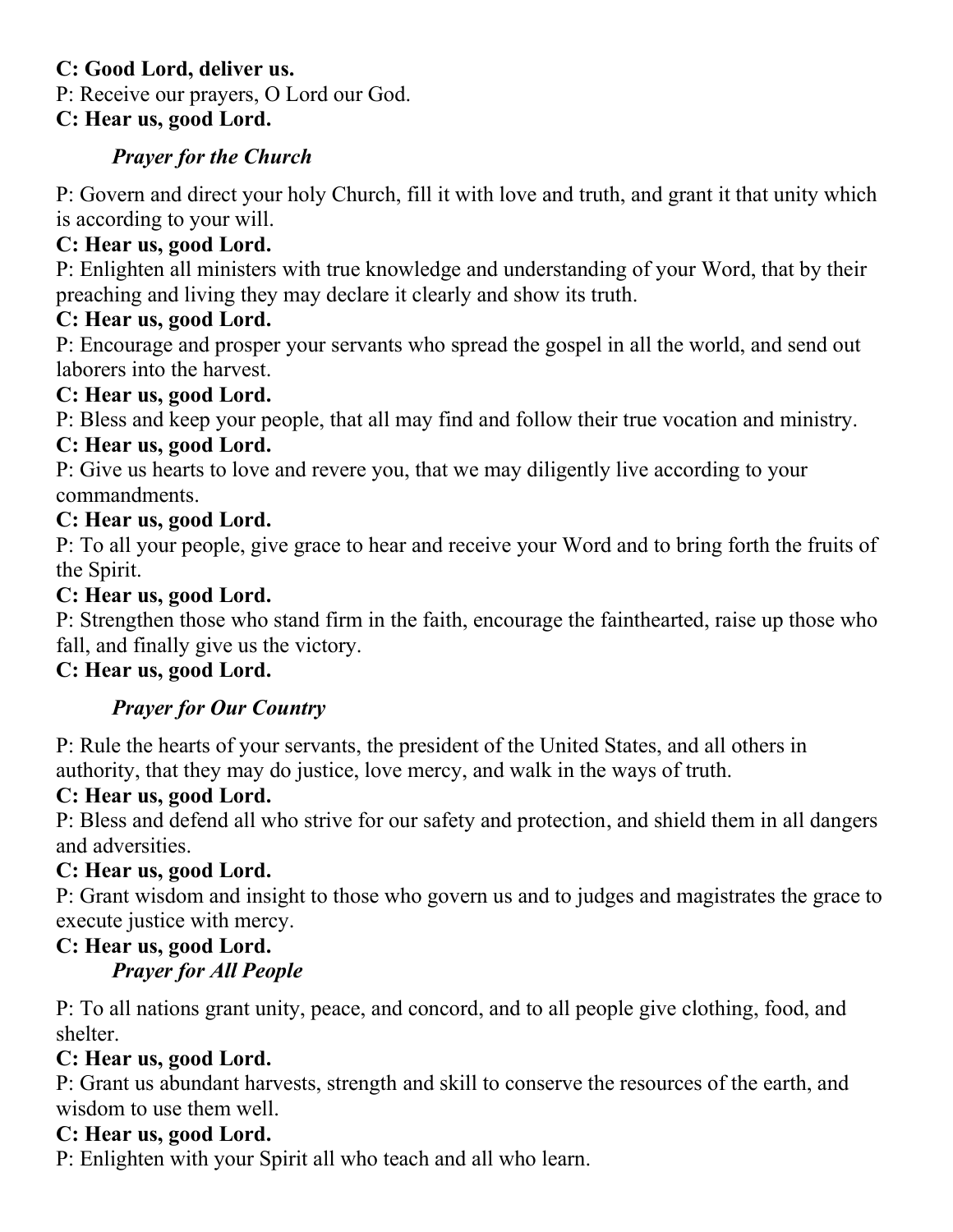#### **C: Hear us, good Lord.**

P: Come to the help of all who are in danger, necessity, and trouble; protect all who travel by land, air, or water; and show your pity on all prisoners and captives.

#### **C: Hear us, good Lord.**

P: Strengthen and preserve all women who are in childbirth and all young children, and comfort the aged, the bereaved, and the lonely.

#### **C: Hear us, good Lord.**

P: Defend and provide for the widowed and the orphaned, the refugees and the homeless, the unemployed, and all who are desolate and oppressed.

#### **C: Hear us, good Lord.**

P: Heal those who are sick in body or mind, and give skill and compassion to all who care for them.

#### **C: Hear us, good Lord.**

P: Grant us true repentance, forgive our sins, and strengthen us by your Holy Spirit to amend our lives according to your Holy Word.

#### **C: Hear us, good Lord.**

## *Concluding Prayer*

P: Son of God, we ask you to hear us.

#### **C: Son of God, we ask you to hear us.**

P: Lamb of God, you take away the sin of the world;

#### **C: Have mercy on us.**

P: Lamb of God, you take away the sin of the world;

#### **C: Have mercy on us.**

P: Lamb of God, you take away the sin of the world;

#### **C: Grant us peace.**

P: Lord, have mercy on us.

#### **C: Christ, have mercy on us.**

P: Lord, have mercy on us.

P: Almighty God, you have given us grace at this time with one accord to make our common supplication to you, and you have promised through your beloved Son that when two or three are gathered together in his name, you will be with them. Fulfill now, O Lord, our desires and petitions as may be best for us, granting us in this world knowledge of your truth and in the ages to come, life everlasting.

**C: Amen.**

The Sacrament

The Lord be with you. **And also with you.**

Lift up your hearts.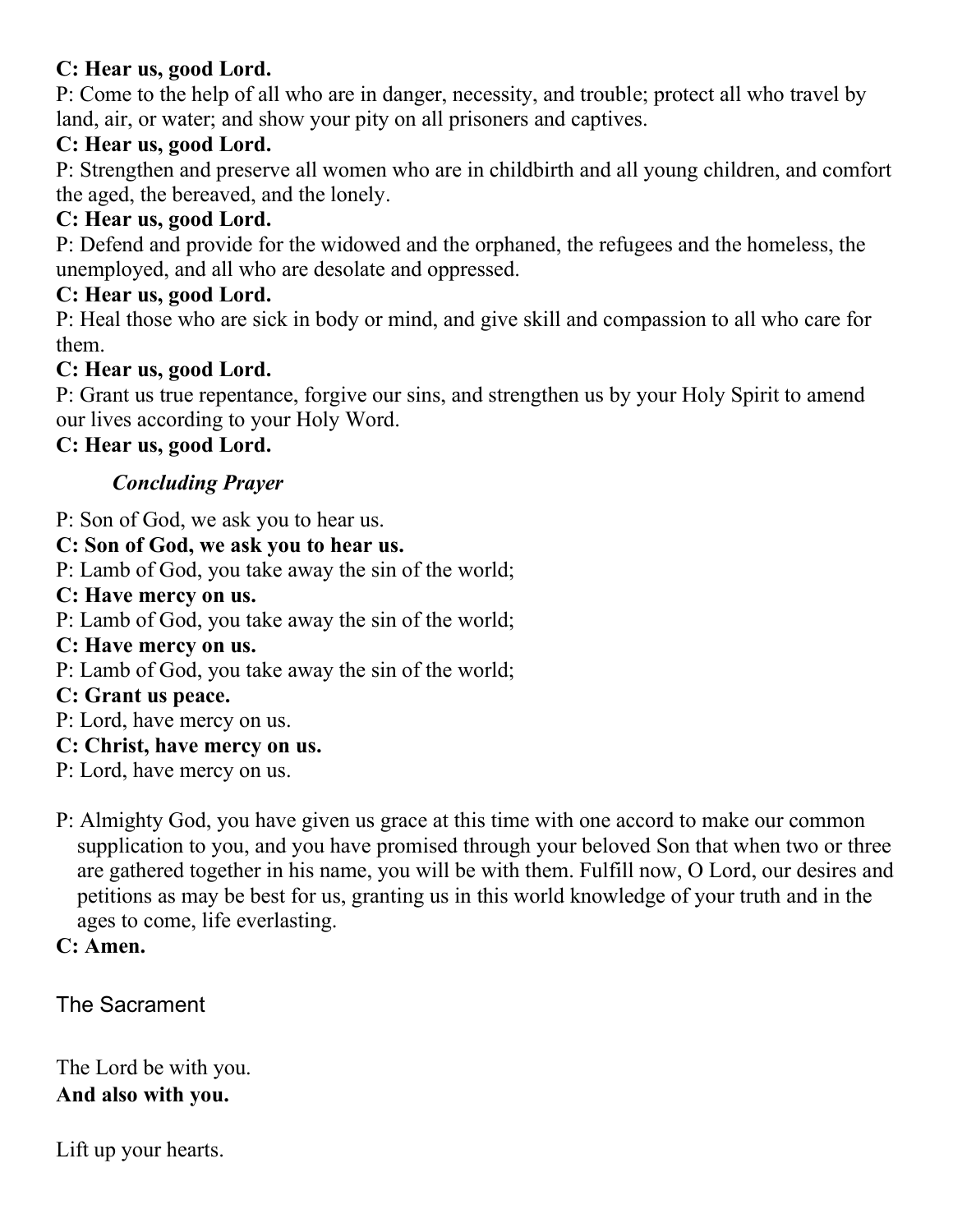## **We lift them up to the Lord.**

Let us give thanks to the Lord our God. **It is right to give him thanks and praise.**

It is truly good and right that we should at all times and in all places give you thanks, O Lord, holy Father, almighty and everlasting God, through Jesus Christ our Lord, who brought the gift of salvation to all people by his death on the tree of the cross so that the devil, who overcame us by a tree, would in turn by a tree be overcome. Therefore, with all the saints on earth and hosts of heaven, we praise your holy name and join their glorious song:

## **Holy, Holy, Holy**

Holy, holy, holy Lord God of heavenly hosts: heav'n and earth are full of your glory. Hosanna, hosanna, hosanna in the highest. Blessed is he, blessed is he, blessed is he who comes in the name of the Lord. Hosanna, hosanna, hosanna in the highest.

## **Prayer of Thanksgiving**

We give thanks to you, O God, through your dear Son, Jesus Christ, whom you sent to be our Savior, our Redeemer, and the messenger of your grace. Through him you made all things; in him you are well pleased. He is the incarnate Word, conceived by the Holy Spirit and born of the Virgin Mary. To fulfill your promises, he stretched out his hands on the cross and released from eternal death all who believe in you.

As we remember Jesus' death and resurrection, we thank you that you have gathered us together to receive your Son's body and blood. Send us your Spirit, unite us as one, and strengthen our faith so that we may praise you in your Son, Jesus Christ. Through him, we glorify and honor you, O God our Father, with the Holy Spirit, one God, now and forever. **Amen.**

# **Lord's Prayer**

**Our Father in heaven, hallowed be your name, your kingdom come, your will be done on earth as in heaven. Give us today our daily bread. Forgive us our sins, as we forgive those who sin against us.**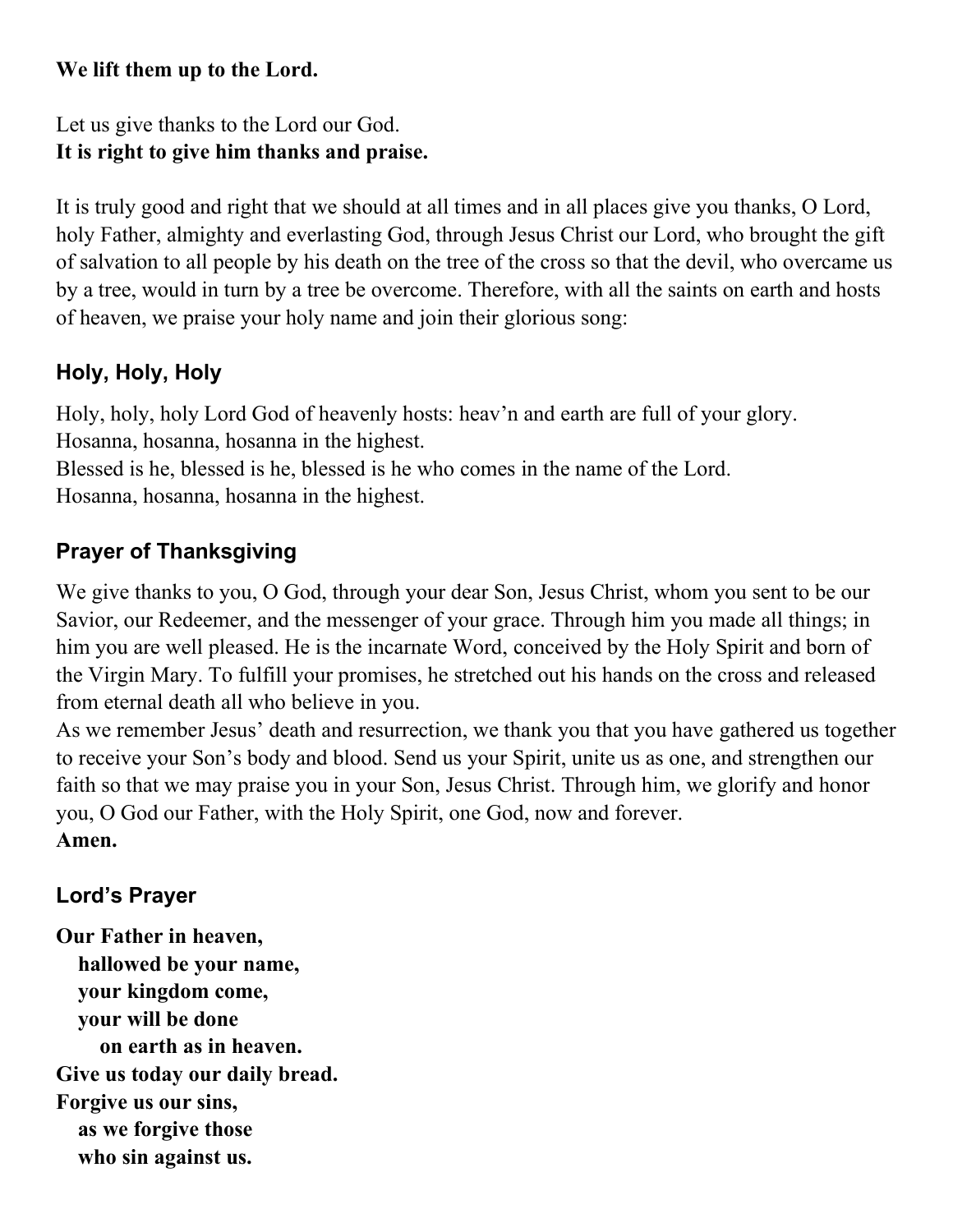**Lead us not into temptation, but deliver us from evil. For the kingdom, the power, and the glory are yours now and forever. Amen.**

#### **Words of Institution**

Our Lord Jesus Christ, on the night he was betrayed, took bread; and when he had given thanks, he broke it and gave it to his disciples, saying, "Take and eat; this is my  $+$  body, which is given for you. Do this in remembrance of me."

Then he took the cup, gave thanks, and gave it to them, saying, "Drink from it, all of you; this is  $my + blood of the new covenant, which is poured out for you for the for giveness of sins. Do$ this, whenever you drink it, in remembrance of me."

The peace of the Lord be with you always. **Amen.**

## **O Christ, Lamb of God**

O Christ, Lamb of God, you take away the sin of the world; have mercy on us. O Christ, Lamb of God, you take away the sin of the world; have mercy on us. O Christ, Lamb of God, you take away the sin of the world; grant us your peace. Amen.

## **Distribution Hymn: 676 Take and Eat**

- Ref Take and eat, take and eat, this is my body given up for you. Take and drink, take and drink, this is my blood given up for you.
- 1 I am the Word that spoke and light was made; I am the seed that died to be reborn; I am the bread that comes from heav'n above; I am the vine that fills your cup with joy. (Refrain)
- 2 I am the way that leads the exile home; I am the truth that sets the captive free; I am the life that raises up the dead; I am your peace, true peace my gift to you. (Refrain)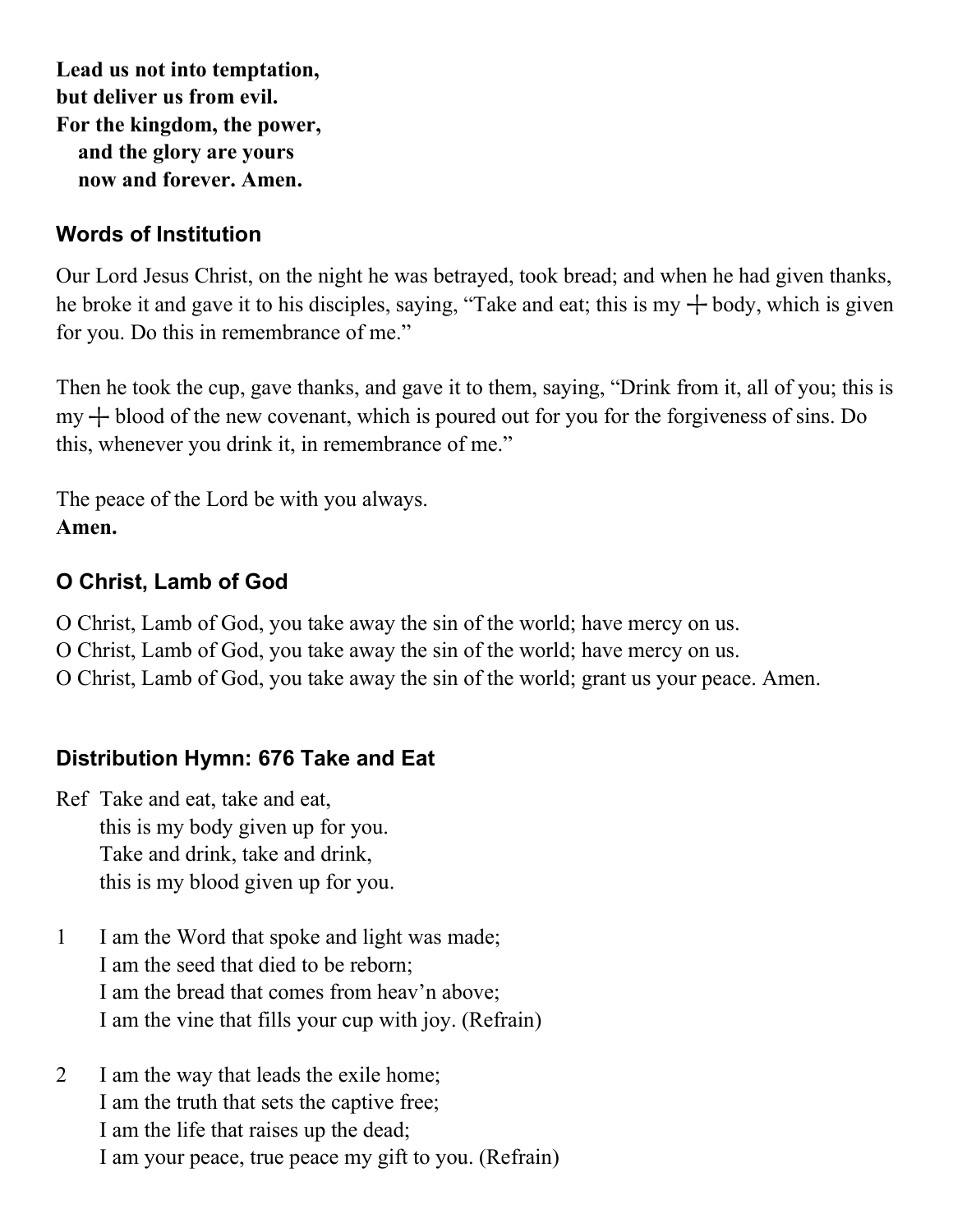- 3 I am the Lamb that takes away your sin; I am the gate that guards you night and day; you are my flock: you know the shepherd's voice; you are my own: your ransom is my blood. (Refrain)
- 4 I am the cornerstone that God has laid; a chosen stone and precious in his eyes; you are God's dwelling-place, on me you rest; like living stones, a temple for God's praise. (Refrain)
- 5 I am the light that came into the world; I am the light that darkness cannot hide; I am the Morning Star that never sets; lift up your face, in you my light will shine. (Refrain)
- 6 I am the first and last, the Living One; I am the Lord who died that you might live; I am the bridegroom, this my wedding song; you are my bride, come to the marriage feast. (Refrain)

Text (sts. 1–6): James Quinn, SJ, 1919–2010; (Ref): Michael Joncas, b. 1951 Text (sts. 1–6): © 1969 James Quinn, SJ, admin. OCP Publications; (Ref): © 1989 GIA Publications, Inc. Used by permission: OneLicense no. 703297

# **Stripping of the Altar**

## **660 Here, O My Lord, I See You Face to Face**

- 1 Here, O my Lord, I see you face to face; here would I touch and handle things unseen, here grasp with firmer hand eternal grace, and all my weariness upon you lean.
- 2 This is the hour of banquet and of song; this is the heav'nly table spread anew. Here let me feast and, feasting, still prolong the brief bright hour of fellowship with you.
- 5 Too soon we rise; the vessels disappear; the feast, though not the love, is past and gone. The bread and wine remove, but you are here, nearer than ever, still my shield and sun.